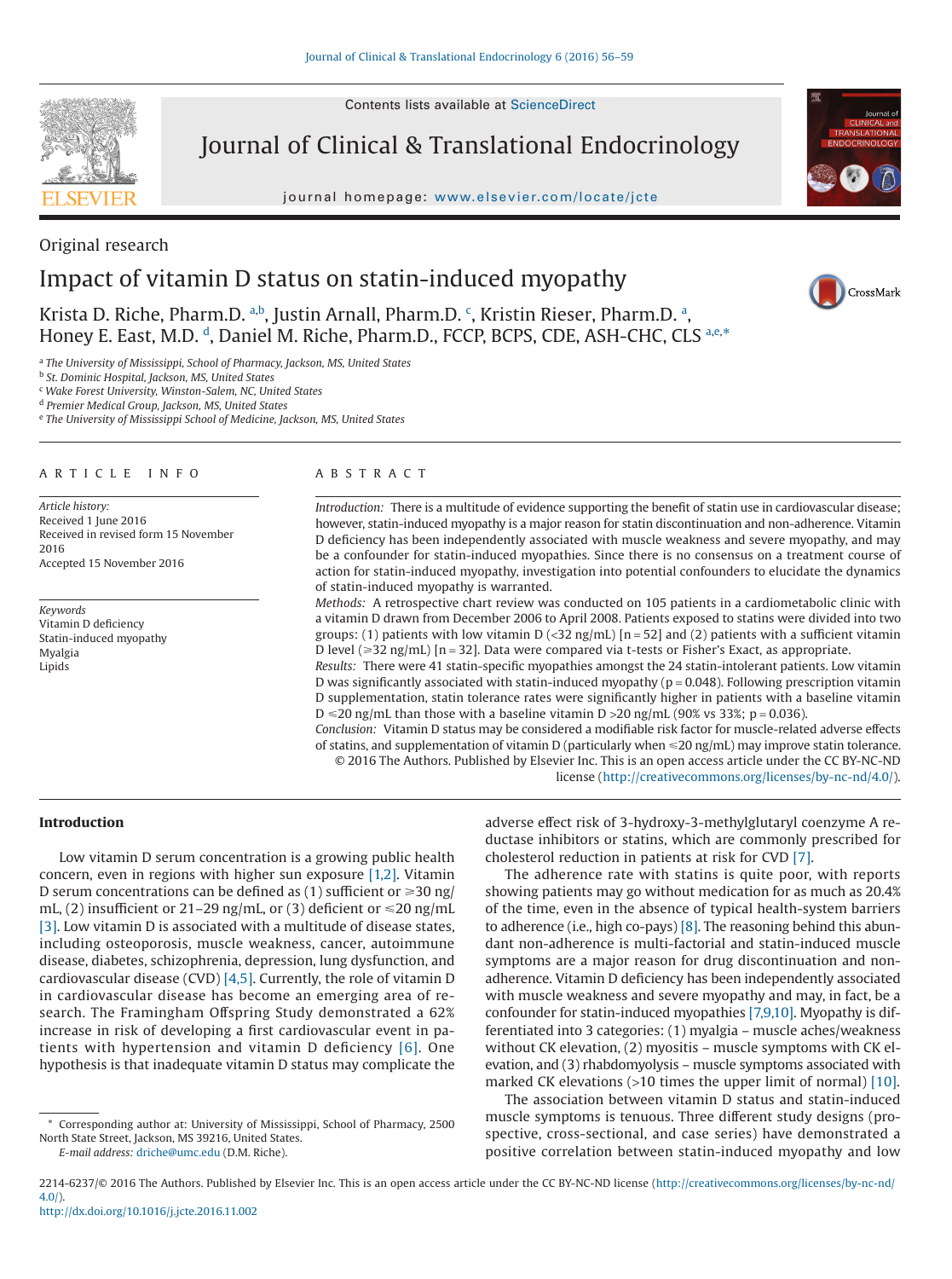vitamin D concentrations  $[11-13]$ . Further, two of these evaluations indicated that statin-induced myopathy could be reversible with supplementation of vitamin  $D$  [\[11,14\].](#page-3-7) Conversely, the results of two separate retrospective reviews have reported no significant relationship between statin-induced myopathy and vitamin D [\[15,16\].](#page-3-8) Some expert opinion has been so opposed to the potential association that they refer to it as "far-fetched" [\[17\].](#page-3-9) A recent Consensus Panel statement on statin-induced muscle symptoms acknowledged vitamin D deficiency as a concurrent condition associated with statin-induced myopathy, but did not recommend vitamin D supplementation to treat or prevent statin-induced myopathy [\[18\].](#page-3-10) Despite this controversy, all of these reports agree that patients requiring statin therapy would benefit if a relationship could be substantiated to support any therapeutic options for managing statin intolerance.

Since the development of statin-induced myopathy, only principles of treatment have been developed. Given there is no consensus on the relationship with vitamin D, further investigation into this complication is necessary [\[19,20\].](#page-3-11) We performed a retrospective chart review to evaluate the hypothesis that an association exists between inadequate vitamin D status and statin-induced myopathy.

#### **Methods**

This retrospective chart review was conducted at the University of Mississippi Medical Center's ambulatory cardiometabolic clinic from December 2006 to April 2008. This study was approved by the University of Mississippi Medical Center Institutional Review Board. The cardiometabolic clinic is a part of the University Physicians Pavilion, which offers a multitude of services and is staffed by physicians, nurses, pharmacists, and various other health professionals. A report was produced on patients with a vitamin D concentration drawn during the study period. The electronic health records for these patients was reviewed to ascertain pertinent information. Patients exposed to statins were divided into two groups: (1) patients with low vitamin  $D(25-(OH)D < 32$  ng/mL) and (2) patients with a sufficient vitamin D ( $\geq 32$  ng/mL). These serum concentration cutoffs were chosen based on previous research conducted in this field of study  $[11,14]$ . Each group was split into two subgroups: (a) patients with a prior history of statin intolerance due to myopathy and (b) patients currently receiving statins without myopathy. Patients in either group were excluded from analysis if they had never received a statin  $(n = 21)$ . Before data analysis, statininduced myopathy was defined as specific documented complaints of muscle weakness, soreness, or pain eliciting statin discontinuation. As per standard practice in the cardiometabolic clinic, all patients with vitamin D <30 ng/mL received prescription supplementation (50,000 International Units twice weekly for 3 months). All laboratories and diagnoses are within 6 months of vitamin D reported in [Table 1.](#page-2-0)

Descriptive statistics were used to quantify results. Statin intolerance rates are recorded as statin-specific (allowing for multiple intolerances in one patient) rather than patient-specific which qualifies a patient as statin-intolerant or not, regardless of number of statins discontinued. Group demographics were compared using a two-sided unpaired *t*-test (parametric data) and Fisher's exact test (dichotomous data). Statistics were performed using StatsDirect version 2.5.7.

#### **Results**

A retrospective chart review was conducted on 105 patients in a cardiometabolic clinic with a 25-(OH)D level drawn from December 2006 to April 2008. Current or previous statin use in all patients was 80% ( $n = 84$ ). At baseline, there was a larger number of pa-

tients with low vitamin  $D(n = 52)$  than those with sufficient vitamin  $D$  (n = 32). A comparison of demographic data is reported in [Table](#page-2-0) [1.](#page-2-0) There were 41 statin-specific myopathy occurrences amongst the 24 statin-intolerant patients. Patients with statin-induced myopathy had significantly lower vitamin D concentrations  $[24.9 \pm 9.7 \text{ ng}]$ mL] than those who tolerated statins without myopathy  $[30.6 \pm 14.1 \text{ ng/mL}](p = 0.037)$ . The majority (79%) of patients with documented statin-induced myopathy had a vitamin D <32 ng/ mL. Additionally, documented statin discontinuation due to myopathy was significantly higher in low vitamin D patients (see [Fig. 1\)](#page-2-0).

In patients with low vitamin D, the percentage of myopathy was similar regardless of statin lipophilicity. However, in patients with sufficient vitamin D status, atorvastatin appears to have the lowest rate of documented myopathy (17%). The statins that were associated with higher rates of myopathy in the setting of low vitamin D concentrations appear to be rosuvastatin (↑ 23%) and atorvastatin (↑ 14%). We did not see this trend in patients with low vitamin D concentrations on pravastatin (0% change) or simvastatin ( $\downarrow$  7%).

All patients with statin intolerance and vitamin  $D \le 31$  ng/mL  $(n = 19)$  were re-challenged with a statin. Prescription supplementation of vitamin D was given in 84% of those patients that were re-challenged. Following vitamin D supplementation ( $n = 16$ ), statin tolerance rates were significantly higher ( $p = 0.036$ ) in patients with baseline vitamin D deficiency ( $\leq$ 20 ng/mL) (90%) than those with a baseline vitamin D serum concentration >20 ng/mL (33%). Of patients with low vitamin D and prior statin-induced myopathies, pravastatin (45%) and rosuvastatin (27%) were most tolerated by patients attempting statin re-challenge after vitamin D supplementation. A similar percentage of patients had intolerance to more than one statin in both the low vitamin D (58%) and vitamin D sufficient (60%) groups  $(p = NS)$ .

#### **Discussion**

These results contribute to the existing body of support for an association between vitamin D and statin-induced myopathy. Over half of our patients (62%) have a vitamin D level <32 ng/mL at baseline. This is to be expected given our study is limited to patients with an indication for obtaining a vitamin D concentration. Conversely, the proportion of patients (28.6%) in this study with vitamin  $D \le 20$  ng/mL is lower than general population estimates [\[21\].](#page-3-12) Despite the lower proportion of patients with vitamin  $D \le 20$  ng/mL, the prevalence of statin-induced myopathy in the low vitamin D group (36.5%) appears to be higher than general population estimates [\[10,22\].](#page-3-6) The improvement demonstrated in statin tolerance rates following vitamin D supplementation in patients with a baseline vitamin  $D \le 20$  ng/mL provides evidence that considering vitamin  $D \le 20$  ng/mL as a risk factor for statin-induced myopathy is reasonable. Our findings also appear consistent with previously published data in regards to statin tolerance following vitamin D supplementation [\[11,23\].](#page-3-7)

A previous retrospective chart review performed by Kurnik and colleagues assessed the relationship between vitamin D concentrations and statin-induced myopathy in a similar fashion to our study, comparing patients who were changed from one statin to another versus patients who remained on the same statin throughout therapy [\[15\].](#page-3-8) Unlike our study, the authors found no differences in serum vitamin D concentrations among patients who switched from one statin to another, regardless of cause (including muscle pain) [\[15\].](#page-3-8) Key differences in our design include recruitment from a cardiometabolic clinic and assessment following vitamin D supplementation. Although geographical location differed, two demographic variables were similar between their studies, specifically a higher percentage of females and ∼30% rate of diabetes. Kurnik and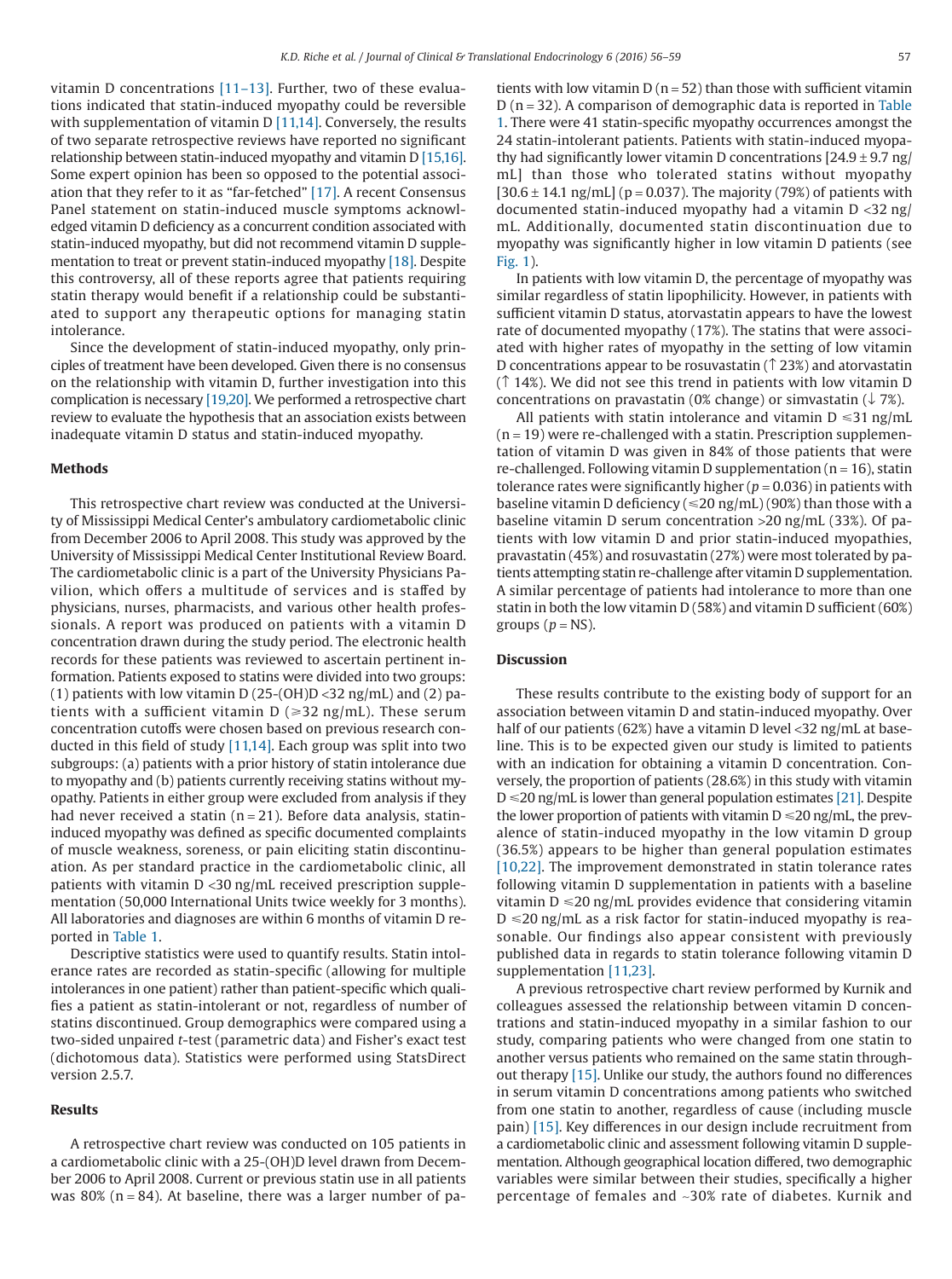<span id="page-2-0"></span>

| TADIC T |                      |
|---------|----------------------|
|         | Patient Demographics |

| Characteristic                      | n  | Vitamin $D < 32$ ng/mL | n  | Vitamin $D \ge 32$ ng/mL | <i>p</i> -value |
|-------------------------------------|----|------------------------|----|--------------------------|-----------------|
| Age (years)                         | 52 | $61.6 \pm 11.2$        | 32 | $61.0 \pm 10.9$          | 0.80            |
| Gender                              |    |                        |    |                          |                 |
|                                     | 47 | 90.4%                  | 25 | 78.1%                    | 0.20            |
| M                                   | 5  | 9.6%                   | ⇁  | 21.9%                    |                 |
| Race                                |    |                        |    |                          |                 |
| Caucasian                           | 35 | 67.3%                  | 26 | 81.3%                    | 0.21            |
| Non-Caucasian b                     | 17 | 32.7%                  | 6  | 18.8%                    |                 |
| Osteoporosis/Osteopenia             | 19 | 36.5%                  | 14 | 45.2%                    | 0.65            |
| Hypertension                        | 40 | 76.9%                  | 24 | 75%                      | 0.99            |
| Diabetes Mellitus                   | 18 | 34.6%                  | 9  | 28.1%                    | 0.63            |
| Hypothyroidism                      | 14 | 26.9%                  | 6  | 18.8%                    | 0.44            |
| Smoker                              |    | 13.5%                  |    | 9.4%                     | 0.73            |
| Vitamin $D$ (ng/mL)                 | 52 | $21 \pm 6.6$           | 32 | $42 \pm 10.5$            | < 0.0001        |
| CPK (30-170 IU/L)                   | 30 | $164.9 \pm 156.1$      | 15 | $101.8 \pm 69.4$         | 0.10            |
| Body Mass Index ( $\text{kg/m}^2$ ) | 49 | $31.3 \pm 5.7$         | 29 | $29.6 \pm 6.0$           | 0.12            |
| Total Cholesterol (mg/dL)           | 52 | $216 \pm 78.8$         | 32 | $206 \pm 79.8$           | 0.59            |

<span id="page-2-1"></span> $a$  Data reported as means  $\pm$  standard deviations as appropriate.

<span id="page-2-2"></span>**b** 96% of non-Caucasians were African American.



**Fig. 1.** Rate of statin-induced myopathy by vitamin D Status before vitamin D supplementation

colleagues contended in their review that differences in these two demographics may account for their conflicting results from previously published literature. Backes and colleagues had a very similar design and methodology to our study, yet found no difference in vitamin D concentrations between groups [\[16\].](#page-3-13) The high prevalence of African American patients in our study may account for some degree of variability in findings.

The findings of a recent meta-analysis indicate that a statins' relative hydrophilicity or lipophilicity is related to the type and frequency of adverse reactions[.\[24\]](#page-3-14) There are 3 general groupings based on the continuum of lipophilicity: (1) highly lipophilic – simvastatin, and lovastatin, (2) modestly lipophilic – atorvastatin and fluvastatin, and (3) lowly lipophilic – rosuvastatin and pravastatin [\[25\].](#page-3-15) There may be a relationship between statin lipophilicity and the incidence of statin-induced myopathy or vitamin D concentrations, as our data indicate that lowly lipophilic statins (pravastatin and rosuvastatin) may be better tolerated when re-challenging a statin in a patient with previous statin-induced myopathy and previously low vitamin D concentrations.

Each statin may affect vitamin D concentrations differently. Smaller, short-term studies have shown that more lipophilic statins (simvastatin and lovastatin) can cause increases in various metabolites of vitamin D, while less lipophilic statins (pravastatin) provide no improvement in vitamin D [\[26–28\].](#page-3-16) Additionally, recent studies suggest atorvastatin and rosuvastatin can increase serum vitamin D concentrations [\[29\].](#page-3-17) The mechanisms involved with increasing serum vitamin D concentrations following statin administration are not yet certain, but it has been proposed that statin potency may play a role [\[29\].](#page-3-17) Further research is warranted to elucidate the effect of long-term statin administration on vitamin D concentrations.

The mechanism on statin-induced myopathy with vitamin D is uncertain. A synergistic mechanism involving vitamin D deficiency worsening myopathy seems feasible given the pleiotropic effects statins have on skeletal muscle and the role of vitamin D receptors (VDRs) on skeletal muscle protein synthesis [\[30\].](#page-3-18) Another hypothesis proposed is through the induction of CYP enzymes by vitamin D, a known inducer of CYP3A4 and CYP2C9 [\[31\].](#page-3-19) Higher vitamin D concentrations may cause enhanced enzyme activity and metabolism of certain statins leading to less drug bioavailability. Conversely, low vitamin D may decrease CYP activity, thus indirectly increasing toxicity of some statins.

Given the retrospective nature of this review, there are several limitations. Retrospective research is useful in establishing associations, but is unable to identify a causal relationship. Additionally, there is a lack of specifics on sun exposure and supplementation adherence, especially considering its importance to vitamin D concentrations. The small sample size is an important limitation, but is common when considering statin-induced myopathy evaluations. Our sample size was further limited by the need for a vitamin D concentration, as it is not routine practice to check for deficiencies in patients prescribed statins. Also, women accounted for the majority of our patients which may be related to the higher likelihood of getting vitamin D concentrations as part of an osteoporosis work up. The statin selected for re-challenge, although often the same statin, was variable in regards to specific statin and dose. There is a certain degree of subjectivity to defining myopathy that is an inherent limitation to this study. The definition of low vitamin D lacks a consensus, but was defined based on previous literature in this field of study. There was no ability to discern the existence of drugdrug interactions as a cause of underlying myopathy.

### **Conclusion**

This study provides insight to the potential relationship between vitamin D concentrations and statin-induced myopathy. We found that patients with documented statin-induced myopathy had significantly lower vitamin D concentrations and the majority of these myopathies were observed in patients with a vitamin D <32 ng/mL. In a clinical setting, vitamin D status may be considered a modifiable risk factor for muscle-related adverse effects of statins, and